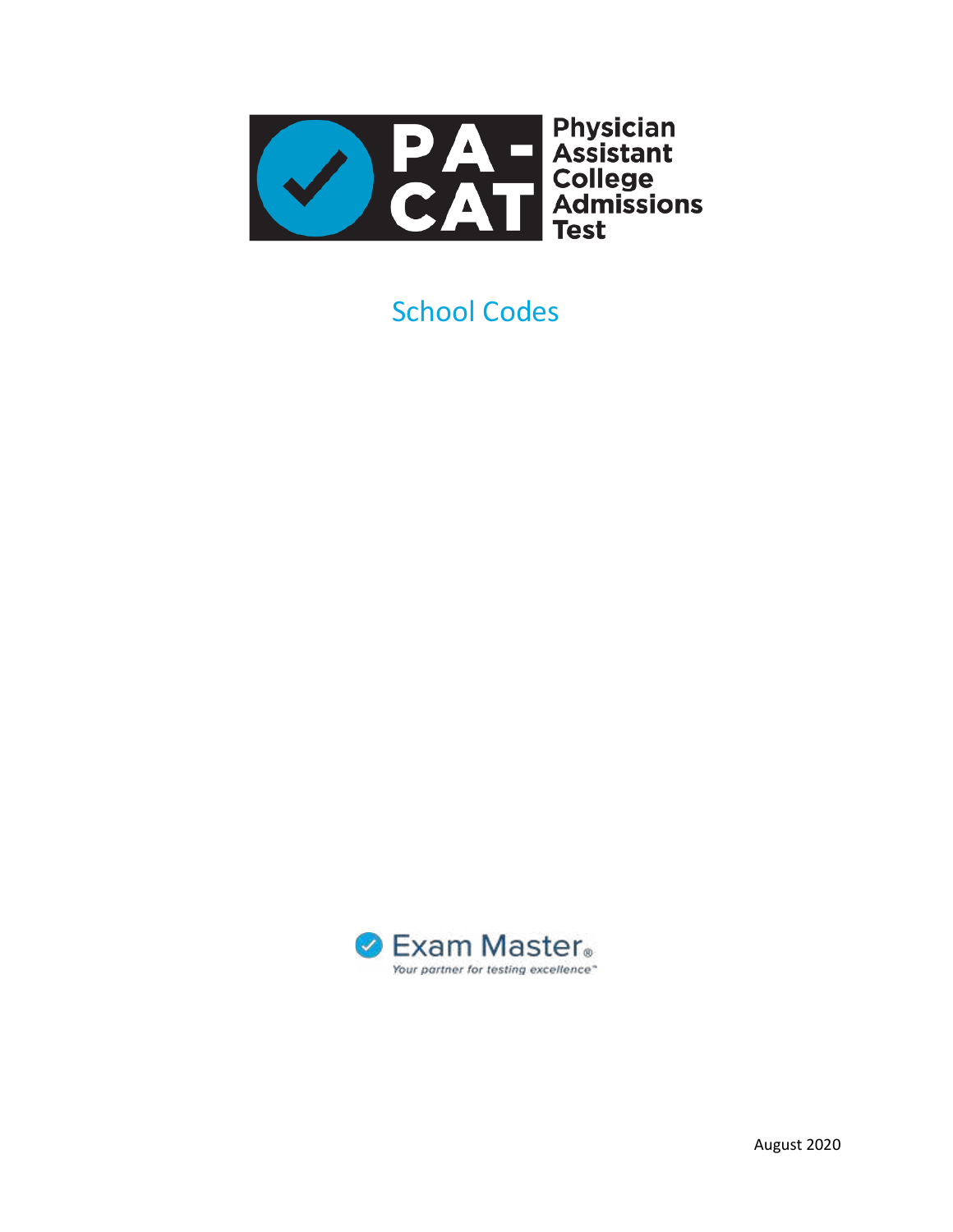| Program                                            | <b>State</b>         | Code   |
|----------------------------------------------------|----------------------|--------|
| <b>Faulkner University</b>                         | Alabama              | AL0101 |
| Samford University                                 | Alabama              | AL0102 |
| University of Alabama at Birmingham                | Alabama              | AL0103 |
| University of South Alabama                        | Alabama              | AL0104 |
| Arizona School of Health Sciences                  | Arizona              | AZ0301 |
| Midwestern University (Glendale)                   | Arizona              | AZ0302 |
| Northern Arizona University                        | Arizona              | AZ0303 |
| Arkansas Colleges of Health Education              | Arkansas             | AR0401 |
| <b>Harding University</b>                          | Arkansas             | AR0402 |
| University of Arkansas                             | Arkansas             | AR0403 |
| California Baptist University                      | California           | CA0501 |
| California State University - Monterey Bay         | California           | CA0502 |
| Chapman University                                 | California           | CA0503 |
| <b>Charles R. Drew University</b>                  | California           | CA0504 |
| Dominican University of California                 | California           | CA0505 |
| Loma Linda University                              | California           | CA0506 |
| Marshall B. Ketchum University                     | California           | CA0507 |
| Point Loma Nazarene University                     | California           | CA0508 |
| <b>Samuel Merritt University</b>                   | California           | CA0509 |
| Southern California University of Health Sciences  | California           | CA0510 |
| <b>Stanford University</b>                         | California           | CA0511 |
| Touro University - California                      | California           | CA0512 |
| University of California Davis                     | California           | CA0513 |
| University of La Verne                             | California           | CA0514 |
| University of Southern California (LA)             | California           | CA0515 |
| University of the Pacific                          | California           | CA0517 |
| Western University of Health Sciences              | California           | CA0518 |
| A.T. Still University - Santa Maria                | California           | CA0519 |
| <b>Colorado Mesa University</b>                    | Colorado             | CO0601 |
| Red Rocks Community College                        | Colorado             | CO0602 |
| Rocky Vista University                             | Colorado             | CO0603 |
| University of Colorado                             | Colorado             | CO0604 |
| <b>Quinnipiac University</b>                       | Connecticut          | CT0701 |
| <b>Sacred Heart University</b>                     | Connecticut          | CT0702 |
| University of Bridgeport                           | Connecticut          | CT0703 |
| University of Saint Joseph                         | Connecticut          | CT0704 |
| Yale University Physician Assistant Online Program | Connecticut          | CT0705 |
| Yale University Physician Associate Program        | Connecticut          | CT0706 |
| George Washington University                       | District of Columbia | DC5201 |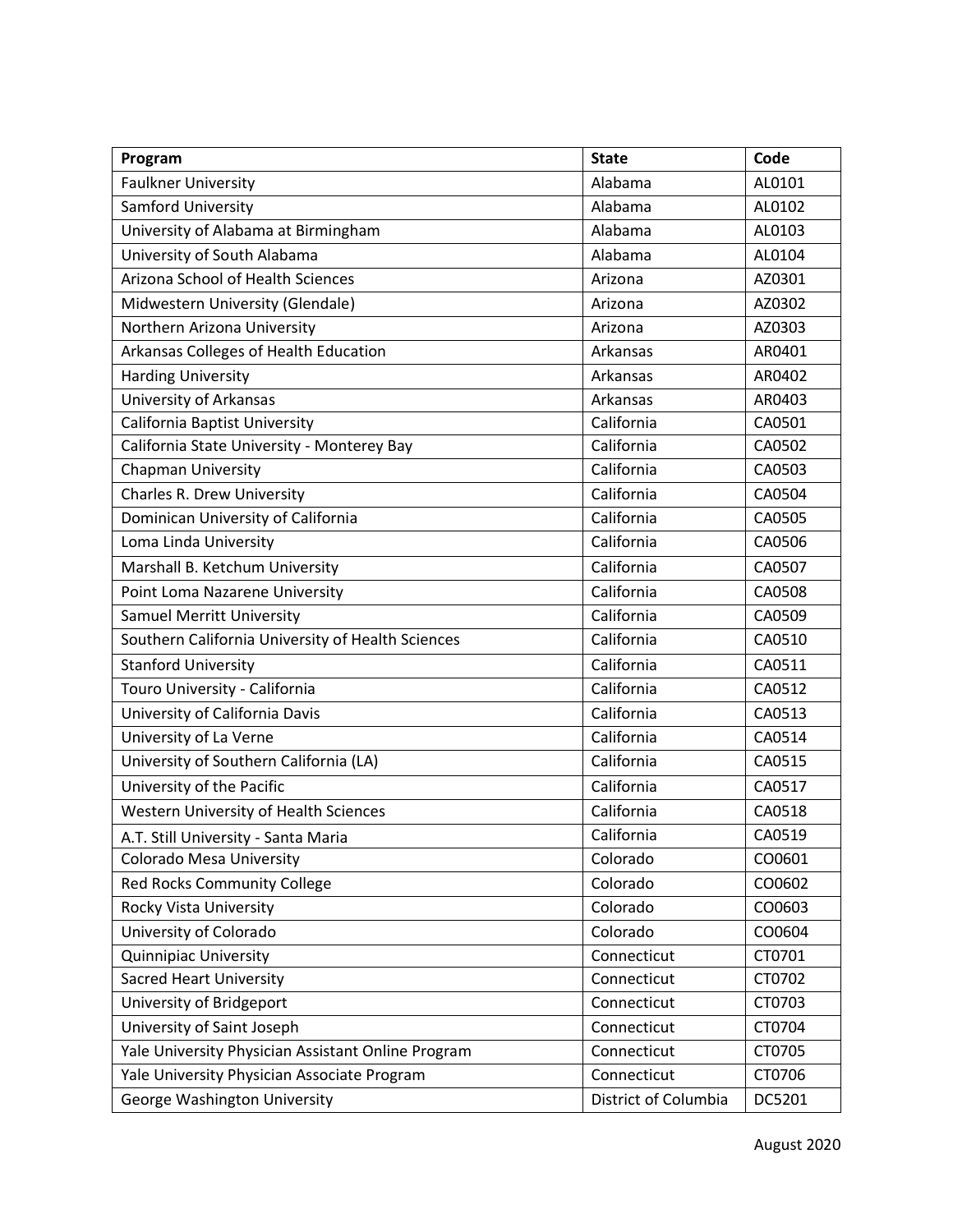| <b>AdventHealth University</b>                                           | Florida  | FL0901 |
|--------------------------------------------------------------------------|----------|--------|
| <b>Barry University</b>                                                  | Florida  | FL0902 |
| Florida Gulf Coast University                                            | Florida  | FL0903 |
| Florida International University Herbert Wertheim College of<br>Medicine | Florida  | FL0904 |
| <b>Florida State University</b>                                          | Florida  | FL0905 |
| Gannon University - Ruskin                                               | Florida  | FL0906 |
| <b>Keiser University</b>                                                 | Florida  | FL0907 |
| Miami-Dade College                                                       | Florida  | FL0908 |
| Nova Southeastern University - Fort Lauderdale                           | Florida  | FL0909 |
| Nova Southeastern University - Fort Myers                                | Florida  | FL0910 |
| Nova Southeastern University - Jacksonville                              | Florida  | FL0911 |
| Nova Southeastern University - Orlando                                   | Florida  | FL0912 |
| University of Florida                                                    | Florida  | FL0913 |
| University of South Florida                                              | Florida  | FL0914 |
| University of Tampa                                                      | Florida  | FL0915 |
| South University - West Palm Beach                                       | Florida  | FL0916 |
| <b>Augusta University</b>                                                | Georgia  | GA1001 |
| <b>Emory University</b>                                                  | Georgia  | GA1002 |
| <b>Mercer University</b>                                                 | Georgia  | GA1003 |
| Morehouse School of Medicine                                             | Georgia  | GA1004 |
| Philadelphia College of Osteopathic Medicine - Georgia Campus            | Georgia  | GA1005 |
| South College - Atlanta                                                  | Georgia  | GA1006 |
| South University - Savannah, Georgia                                     | Georgia  | GA1007 |
| Idaho State University                                                   | Idaho    | ID1201 |
| <b>Dominican University</b>                                              | Illinois | IL1301 |
| Midwestern University - Downers Grove                                    | Illinois | IL1302 |
| Northwestern University                                                  | Illinois | IL1303 |
| Rosalind Franklin Univ of Medicine                                       | Illinois | IL1304 |
| <b>Rush University</b>                                                   | Illinois | IL1305 |
| Southern Illinois University                                             | Illinois | IL1306 |
| North Central College                                                    | Illinois | IL1307 |
| <b>Butler University</b>                                                 | Indiana  | IN1401 |
| Franklin College                                                         | Indiana  | IN1402 |
| Indiana State University                                                 | Indiana  | IN1403 |
| Indiana University School of Health and Human Sciences Master            | Indiana  | IN1404 |
| of Physician Assistant Studies Program (IUPUI)                           |          |        |
| <b>Trine University</b>                                                  | Indiana  | IN1405 |
| University of Evansville                                                 | Indiana  | IN1406 |
| University of Saint Francis (Fort Wayne)                                 | Indiana  | IN1407 |
| <b>Valparaiso University</b>                                             | Indiana  | IN1408 |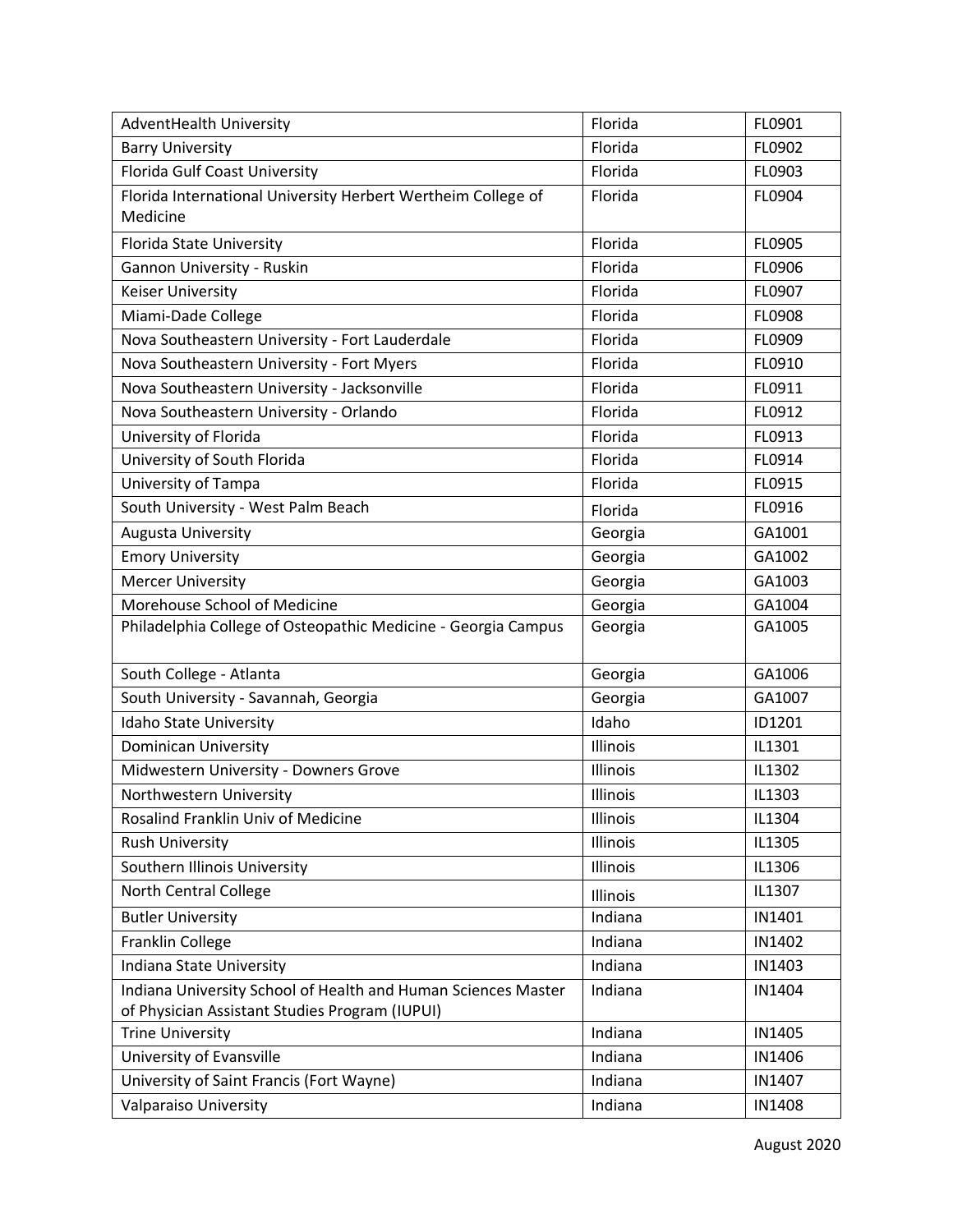| Des Moines University                                        | lowa          | IA1501 |
|--------------------------------------------------------------|---------------|--------|
| Northwestern College                                         | lowa          | IA1502 |
| St. Ambrose University                                       | lowa          | IA1503 |
| University of Dubuque                                        | lowa          | IA1504 |
| University of Iowa                                           | lowa          | IA1505 |
| Wichita State University                                     | Kansas        | KS1601 |
| Kansas State University                                      | Kansas        | KS1602 |
| Sullivan University                                          | Kentucky      | KY1701 |
| University of Kentucky                                       | Kentucky      | KY1702 |
| University of the Cumberlands                                | Kentucky      | KY1703 |
| University of the Cumberlands - Northern Kentucky            | Kentucky      | KY1704 |
| Franciscan Missionaries of Our Lady University               | Louisiana     | LA1801 |
| Louisiana State University Health Sciences Center Shreveport | Louisiana     | LA1802 |
| Louisiana State University - New Orleans                     | Louisiana     | LA1803 |
| Xavier Univeristy of Louisina                                | Louisiana     | LA1804 |
| University of New England                                    | Maine         | ME1901 |
| Anne Arundel Community College                               | Maryland      | MD2001 |
| <b>Frostburg State University</b>                            | Maryland      | MD2002 |
| <b>Towson University CCBC Essex</b>                          | Maryland      | MD2003 |
| University of Maryland Eastern Shore                         | Maryland      | MD2004 |
| <b>Assumption College</b>                                    | Massachusetts | MA2101 |
| <b>Bay Path University</b>                                   | Massachusetts | MA2102 |
| Boston University School of Medicine PA Program              | Massachusetts | MA2103 |
| <b>MCPHS University- Boston</b>                              | Massachusetts | MA2104 |
| MGH Institute of Health Professions                          | Massachusetts | MA2105 |
| Northeastern University                                      | Massachusetts | MA2106 |
| Springfield College                                          | Massachusetts | MA2107 |
| <b>Tufts University</b>                                      | Massachusetts | MA2108 |
| <b>Westfield State University</b>                            | Massachusetts | MA2109 |
| <b>Central Michigan University</b>                           | Michigan      | MI2201 |
| Concordia University - Ann Arbor                             | Michigan      | MI2202 |
| Eastern Michigan University                                  | Michigan      | MI2203 |
| <b>Grand Valley State University</b>                         | Michigan      | MI2204 |
| Lawrence Technological University                            | Michigan      | MI2205 |
| University of Detroit Mercy                                  | Michigan      | MI2206 |
| University of Michigan - Flint                               | Michigan      | MI2207 |
| <b>Wayne State University</b>                                | Michigan      | MI2208 |
| <b>Western Michigan University</b>                           | Michigan      | MI2209 |
| <b>Augsburg University</b>                                   | Minnesota     | MN2301 |
| <b>Bethel University - MN</b>                                | Minnesota     | MN2302 |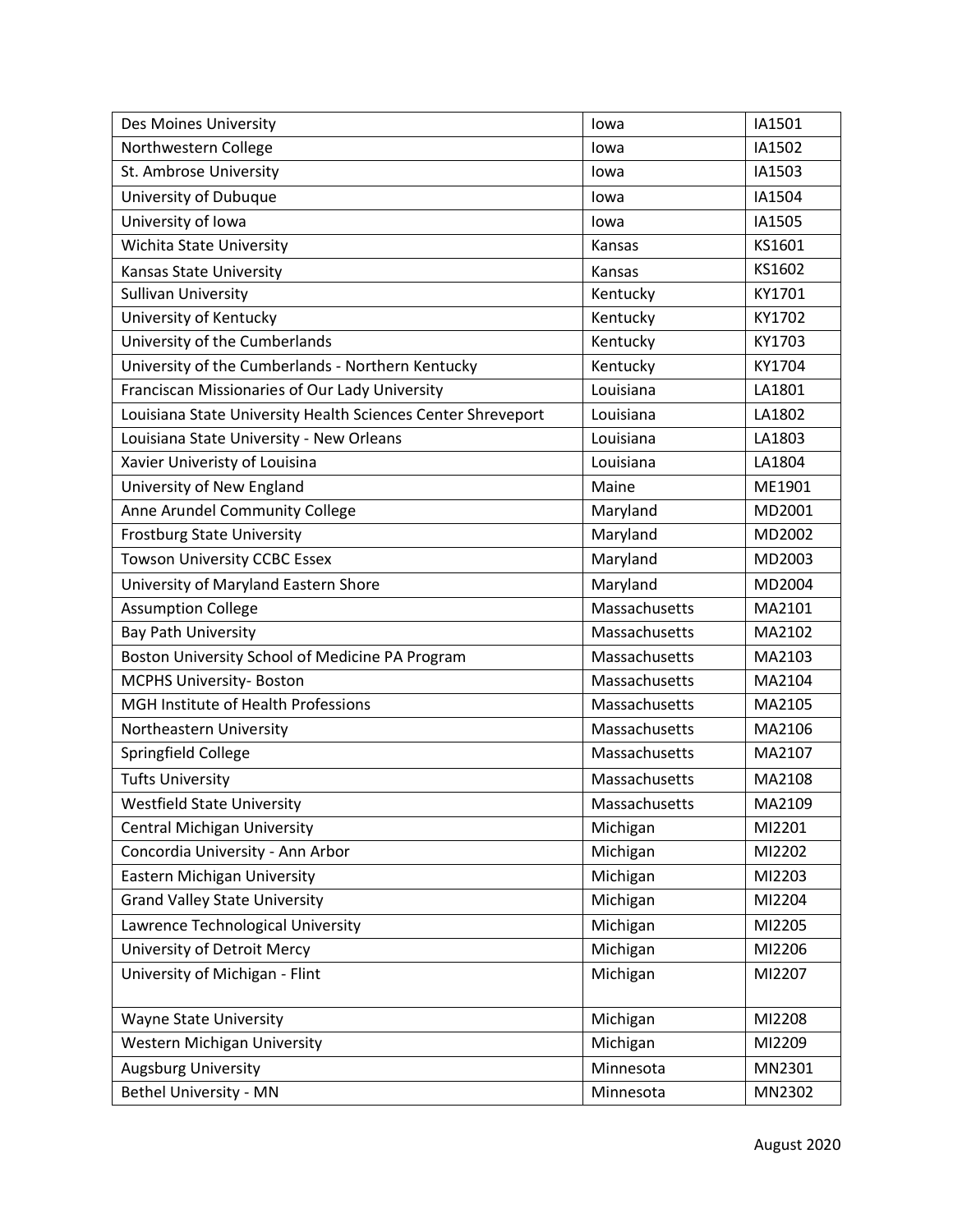| College of St. Scholastica              | Minnesota         | MN2303        |
|-----------------------------------------|-------------------|---------------|
| Mayo Clinic School of Health Sciences   | Minnesota         | MN2304        |
| Saint Catherine University              | Minnesota         | MN2305        |
| Mississippi College                     | Mississippi       | MS2401        |
| Mississippi State University - Meridian | Mississippi       | MS2402        |
| <b>Missouri State University</b>        | Missouri          | MO2501        |
| <b>Saint Louis University</b>           | Missouri          | MO2502        |
| <b>Stephens College</b>                 | Missouri          | MO2503        |
| Universty of Missouri - Kansas City     | Missouri          | MO2504        |
| <b>Rocky Mountain College</b>           | Montana           | MT2601        |
| College of Saint Mary                   | Nebraska          | NE2701        |
| Creighton University                    | Nebraska          | <b>NE2702</b> |
| <b>Union College</b>                    | Nebraska          | <b>NE2703</b> |
| University of Nebraska Medical Center   | Nebraska          | <b>NE2704</b> |
| <b>Touro University Nevada</b>          | Nevada            | NV2801        |
| University of Nevada, Reno              | Nevada            | <b>NV2802</b> |
| Franklin Pierce University              | New Hampshire     | NH2901        |
| <b>MCPHS University - Manchester</b>    | New Hampshire     | NH2902        |
| MCPHS University - Worcester            | New Hampshire     | NH2903        |
| College of Saint Elizabeth              | New Jersey        | NJ3001        |
| Fairleigh Dickinson University          | New Jersey        | NJ3002        |
| <b>Kean University</b>                  | New Jersey        | NJ3003        |
| Monmouth University                     | New Jersey        | NJ3004        |
| <b>Rutgers University</b>               | New Jersey        | NJ3005        |
| Seton Hall University                   | New Jersey        | NJ3006        |
| University of New Mexico                | <b>New Mexico</b> | NM3101        |
| University of St. Francis (New Mexico)  | <b>New Mexico</b> | NM3102        |
| <b>Albany Medical College</b>           | New York          | NY3201        |
| <b>Canisius College</b>                 | New York          | NY3202        |
| <b>Clarkson University</b>              | New York          | NY3203        |
| <b>College of Mount Saint Vincent</b>   | New York          | NY3204        |
| <b>CUNY York College</b>                | New York          | NY3205        |
| Daemen College                          | New York          | NY3206        |
| D'youville College                      | New York          | NY3207        |
| Hofstra University                      | New York          | NY3208        |
| Ithaca College                          | New York          | NY3209        |
| Le Moyne College                        | New York          | NY3210        |
| Long Island University                  | New York          | NY3211        |
| <b>Marist College</b>                   | New York          | NY3212        |
| Mercy College                           | New York          | NY3213        |
| New York Institute of Technology        | New York          | NY3214        |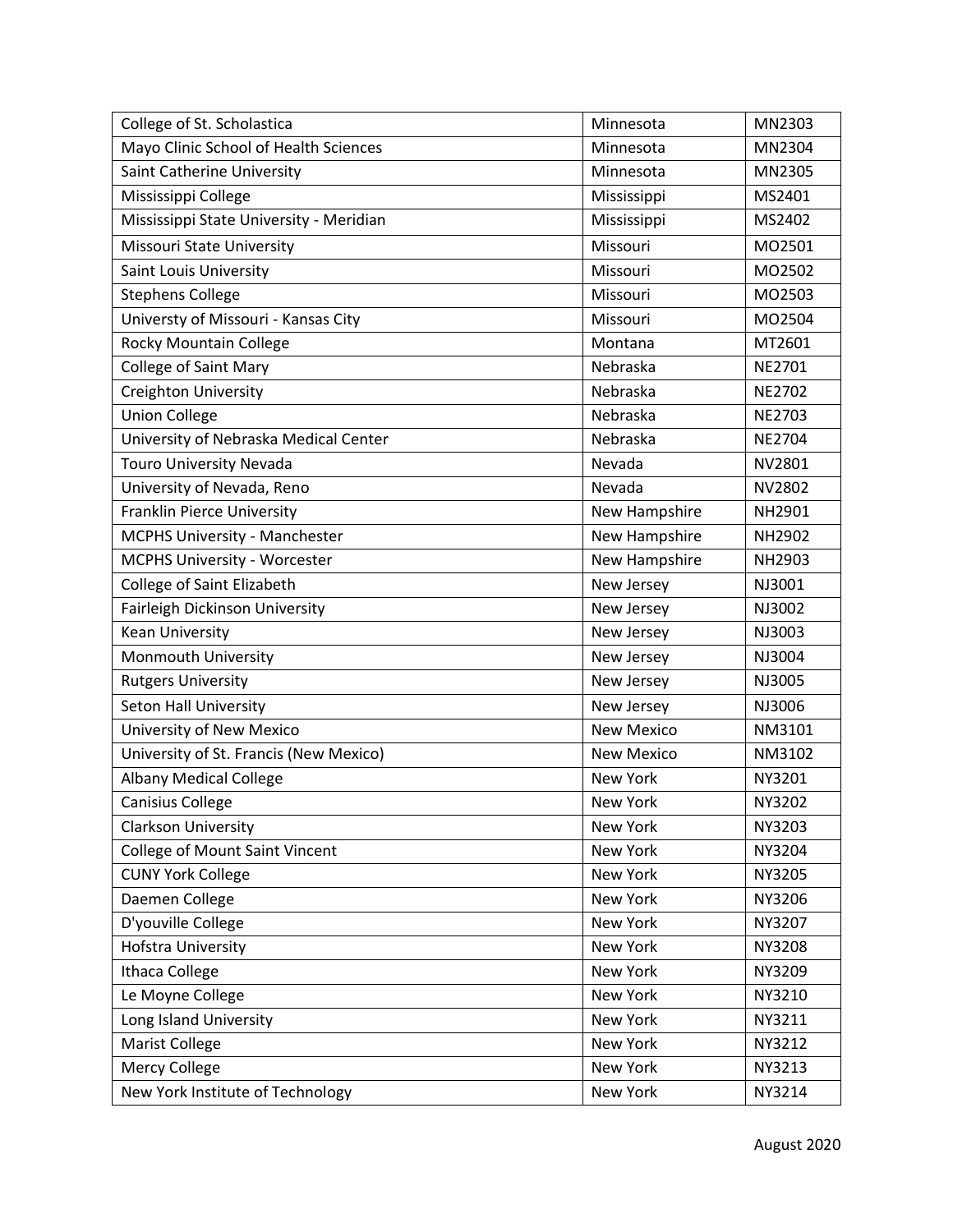| New York University                                        | New York              | NY3215        |
|------------------------------------------------------------|-----------------------|---------------|
| Pace University - Lenox Hill Hospital, NYC                 | New York              | NY3216        |
| Pace University - Pleasantville                            | <b>New York</b>       | NY3217        |
| Rochester Institute of Technology                          | New York              | NY3218        |
| St. John's University                                      | New York              | NY3219        |
| <b>Stony Brook University</b>                              | <b>New York</b>       | NY3220        |
| <b>SUNY Downstate Medical Center</b>                       | New York              | NY3221        |
| <b>SUNY Upstate Medical Center</b>                         | New York              | NY3222        |
| The CUNY School of Medicine                                | New York              | <b>NY3223</b> |
| Touro College - Bay Shore                                  | New York              | NY3224        |
| Touro College - Manhattan                                  | New York              | <b>NY3225</b> |
| <b>Wagner College</b>                                      | New York              | NY3226        |
| Weill Cornell Medicine Graduate School of Medical Sciences | New York              | NY3227        |
| Yeshiva University                                         | New York              | <b>NY3228</b> |
| St. Bonaventure University                                 | New York              | NY3229        |
| <b>Campbell University</b>                                 | <b>North Carolina</b> | <b>NC3301</b> |
| Duke University Medical Center                             | North Carolina        | <b>NC3302</b> |
| <b>East Carolina University</b>                            | North Carolina        | <b>NC3303</b> |
| <b>Elon University</b>                                     | North Carolina        | <b>NC3304</b> |
| <b>Gardner Webb University</b>                             | North Carolina        | <b>NC3305</b> |
| <b>High Point University</b>                               | North Carolina        | <b>NC3306</b> |
| Lenoir-Rhyne University                                    | North Carolina        | <b>NC3307</b> |
| Methodist University                                       | North Carolina        | <b>NC3308</b> |
| Pfeiffer University                                        | North Carolina        | <b>NC3309</b> |
| University of North Carolina - Chapel Hill                 | North Carolina        | <b>NC3310</b> |
| Wake Forest University (Bowman Gray)                       | North Carolina        | <b>NC3311</b> |
| <b>Wingate University</b>                                  | North Carolina        | <b>NC3312</b> |
| University of North Dakota                                 | North Dakota          | ND3401        |
| <b>Baldwin Wallace University</b>                          | Ohio                  | OH3501        |
| Case Western Reserve University                            | Ohio                  | OH3502        |
| <b>Kettering College</b>                                   | Ohio                  | OH3503        |
| Lake Erie College                                          | Ohio                  | OH3504        |
| Marietta University                                        | Ohio                  | OH3505        |
| Mercy College of Ohio                                      | Ohio                  | OH3506        |
| Miami University                                           | Ohio                  | OH3507        |
| Mount St. Joseph University                                | Ohio                  | OH3508        |
| <b>Ohio Dominican University</b>                           | Ohio                  | OH3509        |
| <b>Ohio University</b>                                     | Ohio                  | OH3510        |
| University of Dayton                                       | Ohio                  | OH3511        |
| University of Findlay                                      | Ohio                  | OH3512        |
| University of Mount Union                                  | Ohio                  | OH3513        |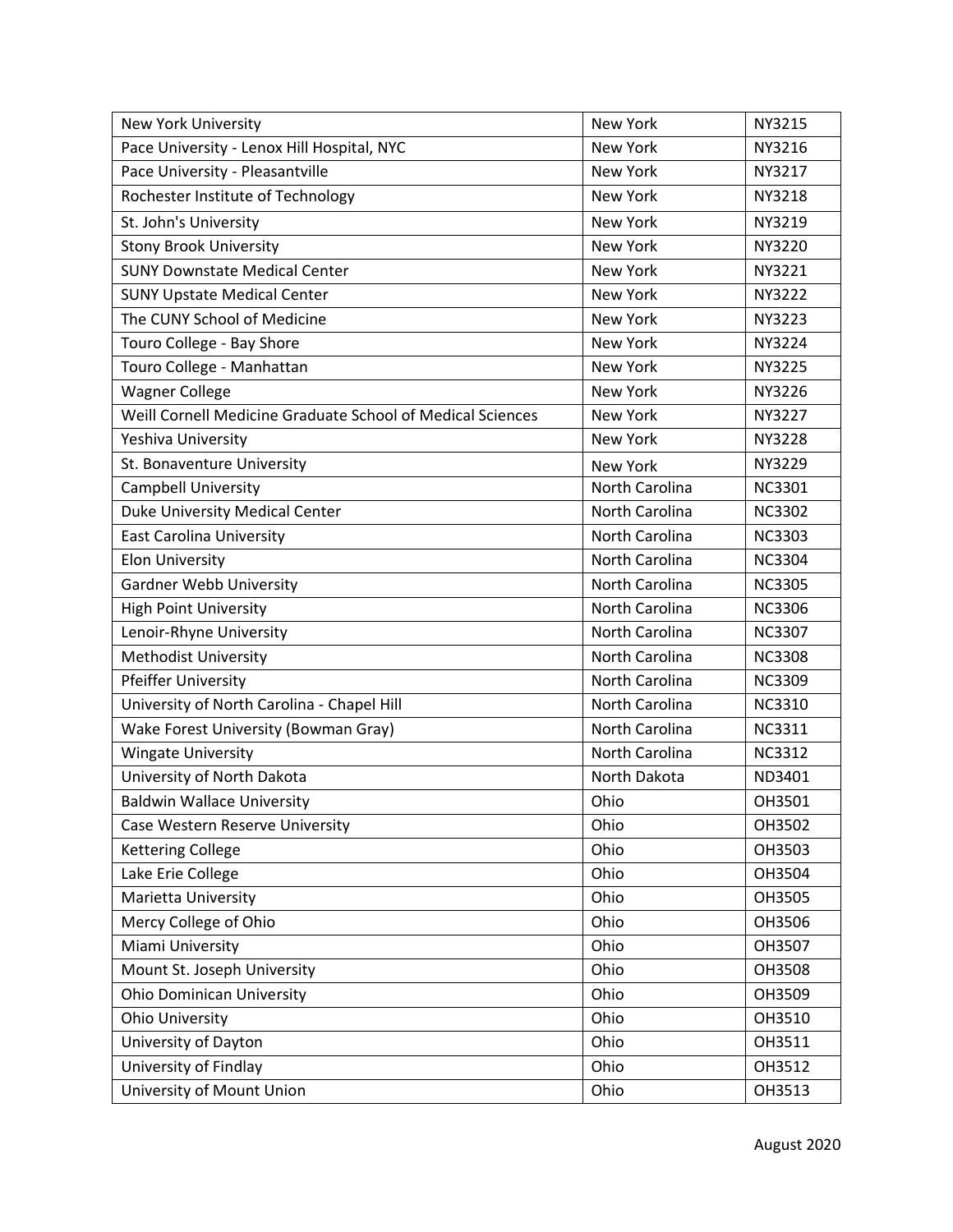| University of Toledo                                                                       | Ohio               | OH3514 |
|--------------------------------------------------------------------------------------------|--------------------|--------|
| Northeastern State University                                                              | Oklahoma           | OK3601 |
| Oklahoma City University                                                                   | Oklahoma           | OK3602 |
| University of Oklahoma - Oklahoma City                                                     | Oklahoma           | OK3603 |
| University of Oklahoma - Tulsa                                                             | Oklahoma           | OK3604 |
| <b>George Fox University</b>                                                               | Oregon             | OR3701 |
| Oregon Health and Science University                                                       | Oregon             | OR3702 |
| <b>Pacific University</b>                                                                  | Oregon             | OR3703 |
| Arcadia University                                                                         | Pennsylvania       | PA3801 |
| <b>Carlow University</b>                                                                   | Pennsylvania       | PA3802 |
| Chatham University                                                                         | Pennsylvania       | PA3803 |
| <b>DeSales University</b>                                                                  | Pennsylvania       | PA3804 |
| <b>Drexel University</b>                                                                   | Pennsylvania       | PA3805 |
| <b>Duquesne University</b>                                                                 | Pennsylvania       | PA3806 |
| Elizabethtown College                                                                      | Pennsylvania       | PA3807 |
| <b>Gannon University</b>                                                                   | Pennsylvania       | PA3808 |
| King's College                                                                             | Pennsylvania       | PA3809 |
| Lock Haven University                                                                      | Pennsylvania       | PA3810 |
| Marywood University                                                                        | Pennsylvania       | PA3811 |
| <b>Mercyhurst University</b>                                                               | Pennsylvania       | PA3812 |
| Misericordia Uiversity                                                                     | Pennsylvania       | PA3813 |
| Penn State University                                                                      | Pennsylvania       | PA3814 |
| Pennsylvania College of Technology                                                         | Pennsylvania       | PA3815 |
| Philadelphia College of Osteopathic Medicine                                               | Pennsylvania       | PA3816 |
| <b>Saint Francis University</b>                                                            | Pennsylvania       | PA3817 |
| <b>Salus University</b>                                                                    | Pennsylvania       | PA3818 |
| Seton Hill University                                                                      | Pennsylvania       | PA3819 |
| <b>Slippery Rock University</b>                                                            | Pennsylvania       | PA3820 |
| Temple University Lewis Katz School of Medicine                                            | Pennsylvania       | PA3821 |
| Thomas Jefferson University - City Center Campus (formerly<br>Thomas Jefferson University) | Pennsylvania       | PA3822 |
| Thomas Jefferson University - East Falls Campus (formerly<br>Philadelphia University)      | Pennsylvania       | PA3823 |
| Thomas Jefferson University - New Jersey Campus (formerly<br>Philadelphia University)      | Pennsylvania       | PA3824 |
| University of Pittsburgh                                                                   | Pennsylvania       | PA3825 |
| <b>Thiel College</b>                                                                       | Pennsylvania       | PA3826 |
| San Juan Bautista                                                                          | <b>Puerto Rico</b> | PR0101 |
| <b>Bryant University</b>                                                                   | Rhode Island       | RI3901 |
| Johnson & Wales University                                                                 | Rhode Island       | RI3902 |
| <b>Charleston Southern University</b>                                                      | South Carolina     | SC4001 |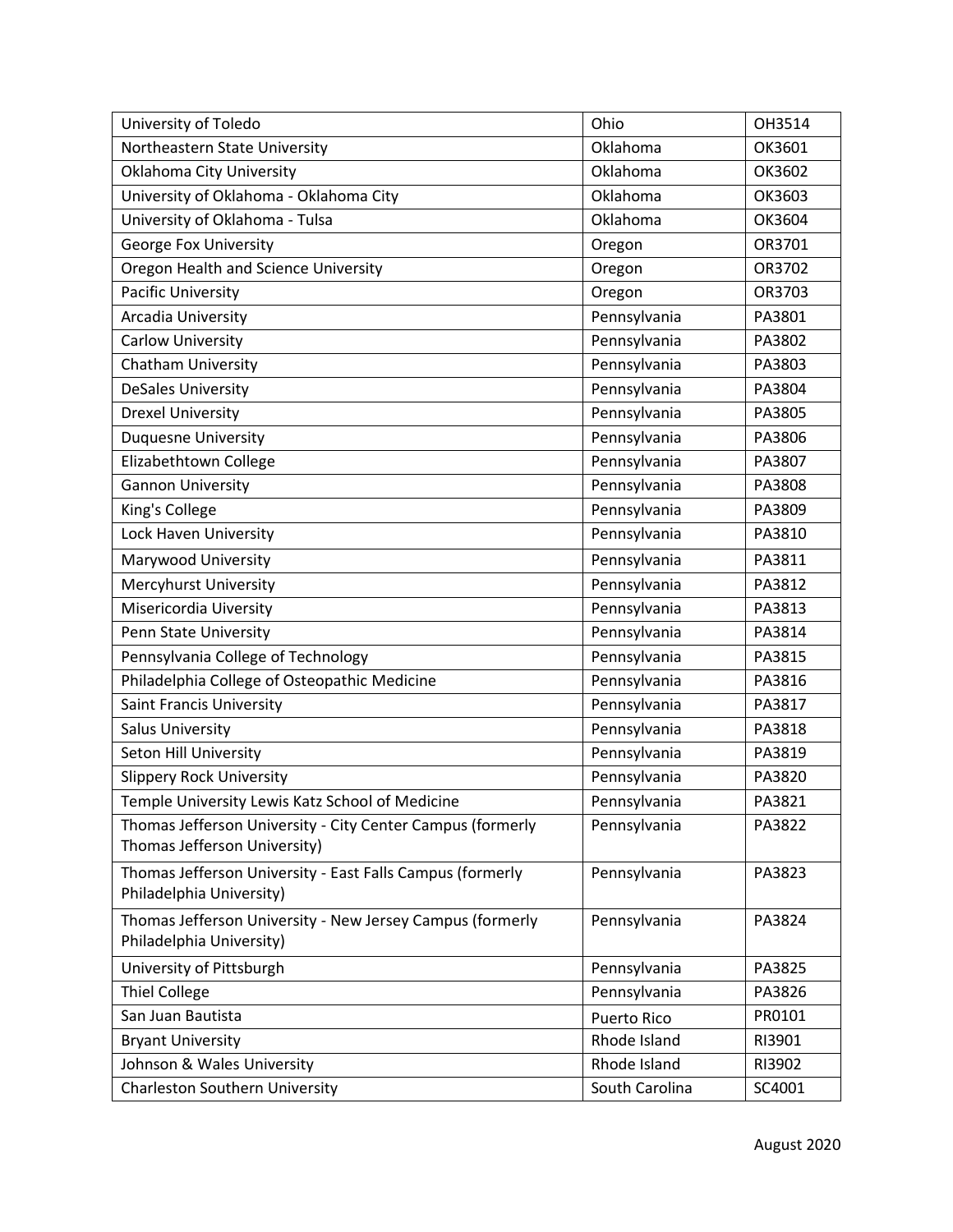| <b>Francis Marion University</b>                         | South Carolina | SC4002        |
|----------------------------------------------------------|----------------|---------------|
| Medical University of South Carolina                     | South Carolina | SC4003        |
| North Greenville University                              | South Carolina | SC4004        |
| Presbyterian College                                     | South Carolina | SC4005        |
| University of South Carolina, SOM                        | South Carolina | SC4006        |
| University of South Dakota                               | South Dakota   | SD4101        |
| <b>Bethel University - TN</b>                            | Tennessee      | TN4201        |
| <b>Christian Brothers University</b>                     | Tennessee      | TN4202        |
| <b>Lincoln Memorial University</b>                       | Tennessee      | TN4203        |
| Lincoln Memorial University - Knoxville                  | Tennessee      | <b>TN4204</b> |
| Lipscomb University                                      | Tennessee      | <b>TN4205</b> |
| <b>Meharry Medical College</b>                           | Tennessee      | TN4206        |
| Milligan University                                      | Tennessee      | TN4207        |
| South College - Knoxville                                | Tennessee      | <b>TN4208</b> |
| South College - Nashville                                | Tennessee      | TN4209        |
| <b>Trevecca Nazarene University</b>                      | Tennessee      | TN4210        |
| <b>Tusculum University</b>                               | Tennessee      | TN4211        |
| University of Tennessee at Chattanooga                   | Tennessee      | TN4212        |
| University of Tennessee Health Sciences Center (Memphis) | Tennessee      | TN4213        |
| Army Medical Center of Excellence                        | Texas          | TX4301        |
| <b>Baylor College of Medicine</b>                        | Texas          | TX4302        |
| Hardin-Simmons University                                | Texas          | TX4303        |
| Texas Tech University Health Sciences Center             | Texas          | TX4304        |
| The University of Texas Southwestern Medical Center,     | Texas          | TX4305        |
| Southwestern School of Health Professions                |                |               |
| University of Mary Hardin Baylor                         | <b>Texas</b>   | TX4306        |
| University of North Texas HS Center Ft Worth             | Texas          | TX4307        |
| University of Texas HS Center at San Antonio             | Texas          | TX4308        |
| University of Texas Medical Branch at Galveston          | <b>Texas</b>   | TX4309        |
| University of Texas Rio Grande Valley                    | Texas          | TX4310        |
| <b>West Coast University</b>                             | <b>Texas</b>   | TX4311        |
| Rocky Mountain University of Health Professions          | Utah           | UT4401        |
| University of Utah                                       | Utah           | UT4402        |
| <b>Utah Valley University</b>                            | Utah           | UT4403        |
| Eastern Virginia Medical School                          | Virginia       | VA4601        |
| Emory & Henry College                                    | Virginia       | VA4602        |
| James Madison University                                 | Virginia       | VA4603        |
| Mary Baldwin University (Murphy Deming College of Health | Virginia       | VA4604        |
| Sciences)                                                |                |               |
| Radford University                                       | Virginia       | VA4605        |
| Shenandoah University                                    | Virginia       | VA4606        |